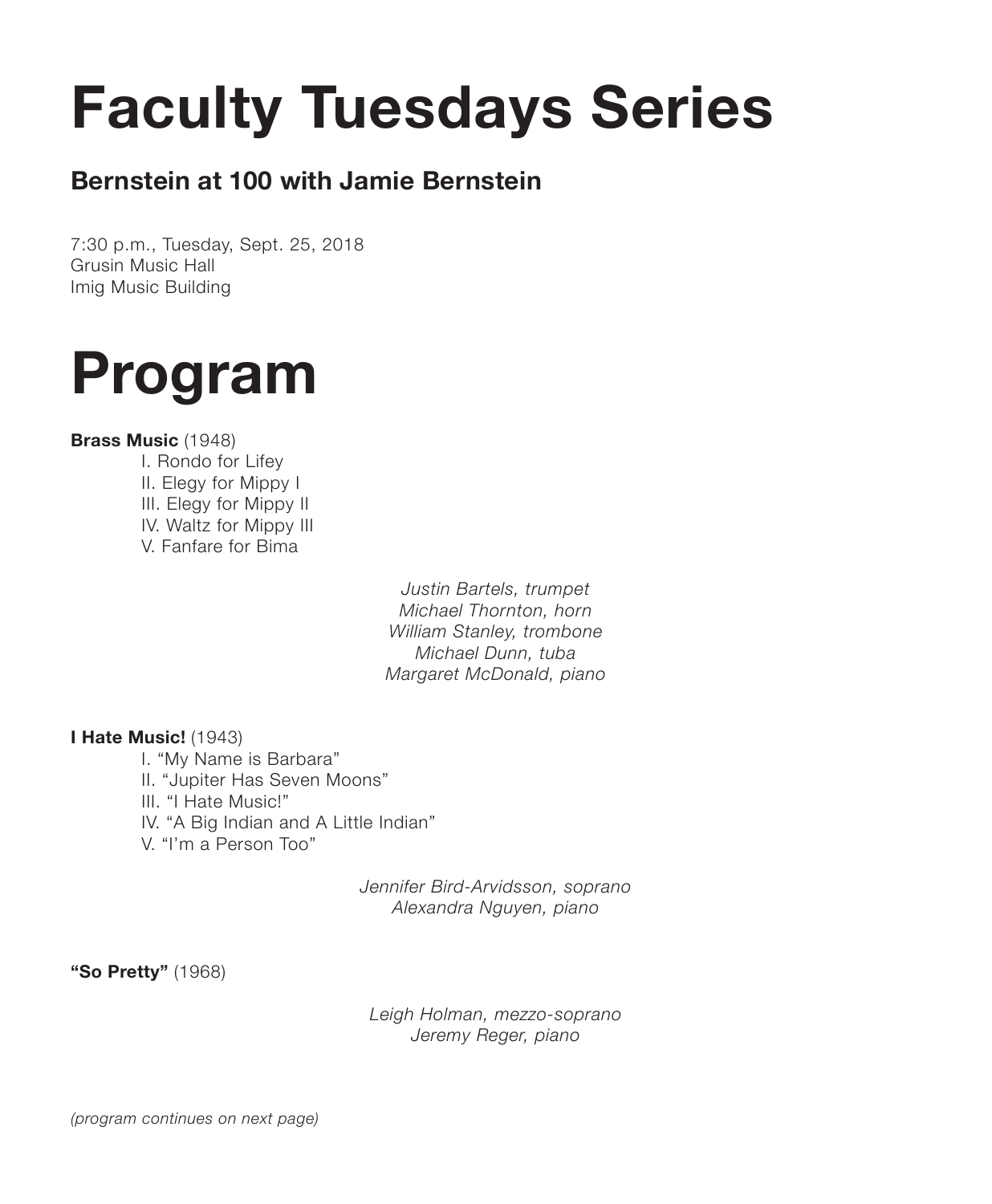## **"Nothing More than This" from** *Candide* (1956)

*Matthew Chellis, tenor Jeremy Reger, piano*

#### **Sonata for Clarinet and Piano** (1942)

I. Grazioso. Un poco più mosso II. Andantino. Vivace e leggiero

> *Daniel Silver, clarinet Margaret McDonald, piano*

# **Intermission**

**From** *Seven Anniversaries* (1942–1943) For Aaron Copland

**From** *Four Anniversaries* (1948) For Felicia Montealgre

**From** *Thirteen Anniversaries* (1988) In Memoriam: Helen Coates

**From** *Five Anniversaries* (1949–1951) For Susanna Kyle

# **From** *Thirteen Anniversaries* (1988)

For Stephen Sondheim

*Andrew Cooperstock, piano*

# **Two House Songs** and **The Example 2008** and **The Example 2008** and **The Example 2008** arr. Eric Stern and **The Example 2009** and **The Example 2009** and **The Example 2009** and **The Example 2009** and **The Example 2009** and

"My House" from *Peter Pan* (1950) "Take Care of This House" from *1600 Pennsylvania Avenue* (1976)

> *Jennifer Bird-Arvidsson, soprano William Terwilliger, violin Andrew Cooperstock, piano*

**"Glitter and Be Gay" from** *Candide* (1956) **arr. Eric Stern and Be Gay" from** *Candide* (1956)

*William Terwilliger, violin Andrew Cooperstock, piano*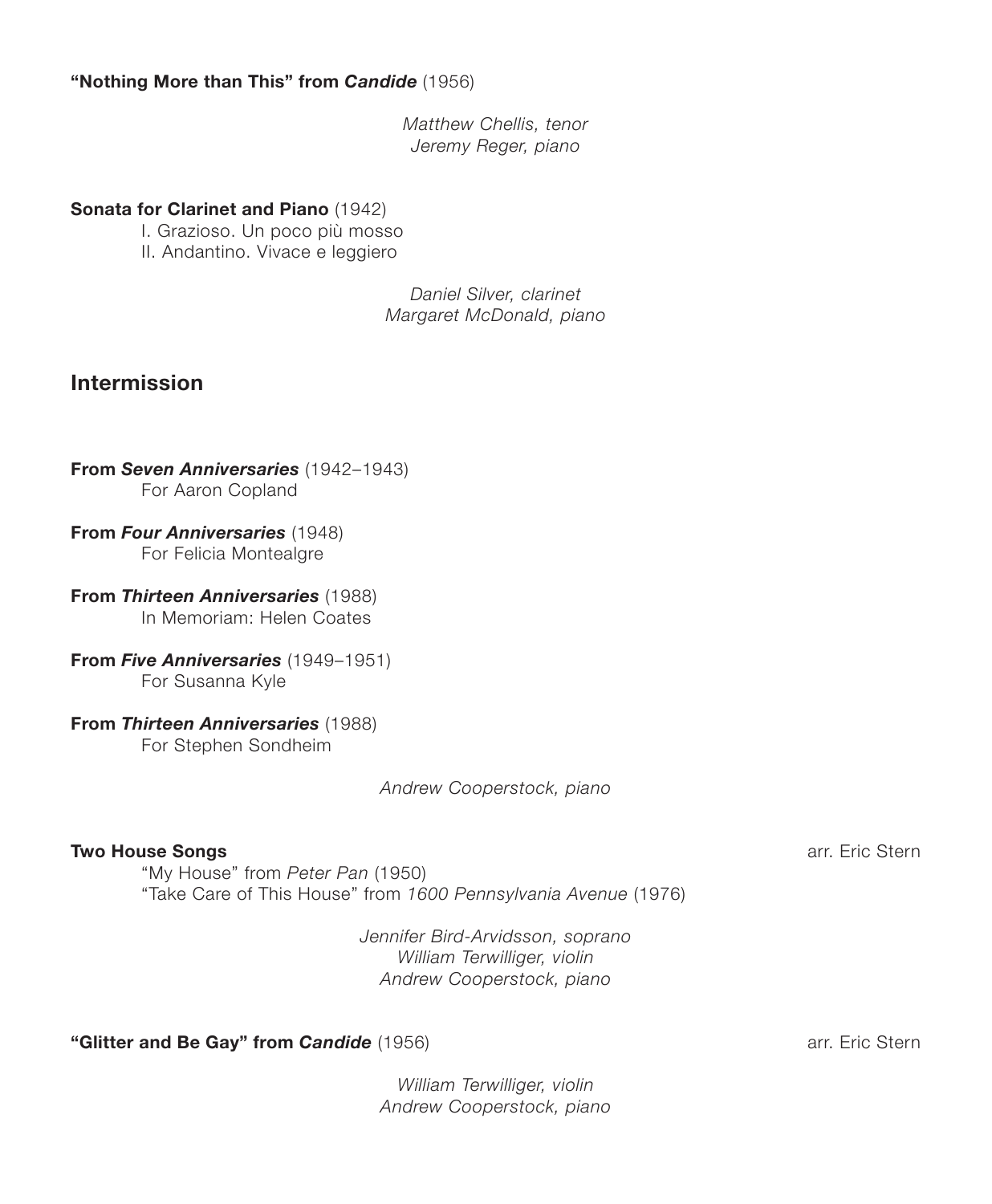**Bridal Suite** (1960) **Part I** Prelude Three Variations on the Names **A**dolph **F#**yllis **G**reen: Love Song, Chaplinesque and Chaplinade

## **Part II**

Interlude: Bell, Book and Rabbi Three Wedding Dances: The First Waltz (Canon), Cha-cha-cha and Hora

#### **Three Encores, Obligatory**

Modern Music (Argument) Old Music (Reconciliation) Magyar Lullaby

> *Alexandra Nguyen, piano Andrew Cooperstock, piano*

**Dance Suite** (1989)

I. Dancisca, for Anthony II. Waltz, for Agnes III. Bi-Tango, for Mischa IV. Two-Step, for Mr. B. V. MTV, for Jerry

> *Justin Bartels, trumpet Ryan Spencer, trumpet Michael Thornton, horn William Stanley, trombone Michael Dunn, tuba Douglas Walter, percussion*

# **About CU Bernstein at 100**

Bernstein at 100 is the worldwide celebration of the 100th birthday of Leonard Bernstein, composer, conductor, educator, musician, cultural ambassador, and humanitarian. Please join the CU Boulder College of Music as our ensembles, students, faculty, and guests embark on a journey through Bernstein's lifework throughout the Fall 2018 semester.

For more information on CU's Bernstein at 100 celebration, please visit: **colorado.edu/event/bernstein**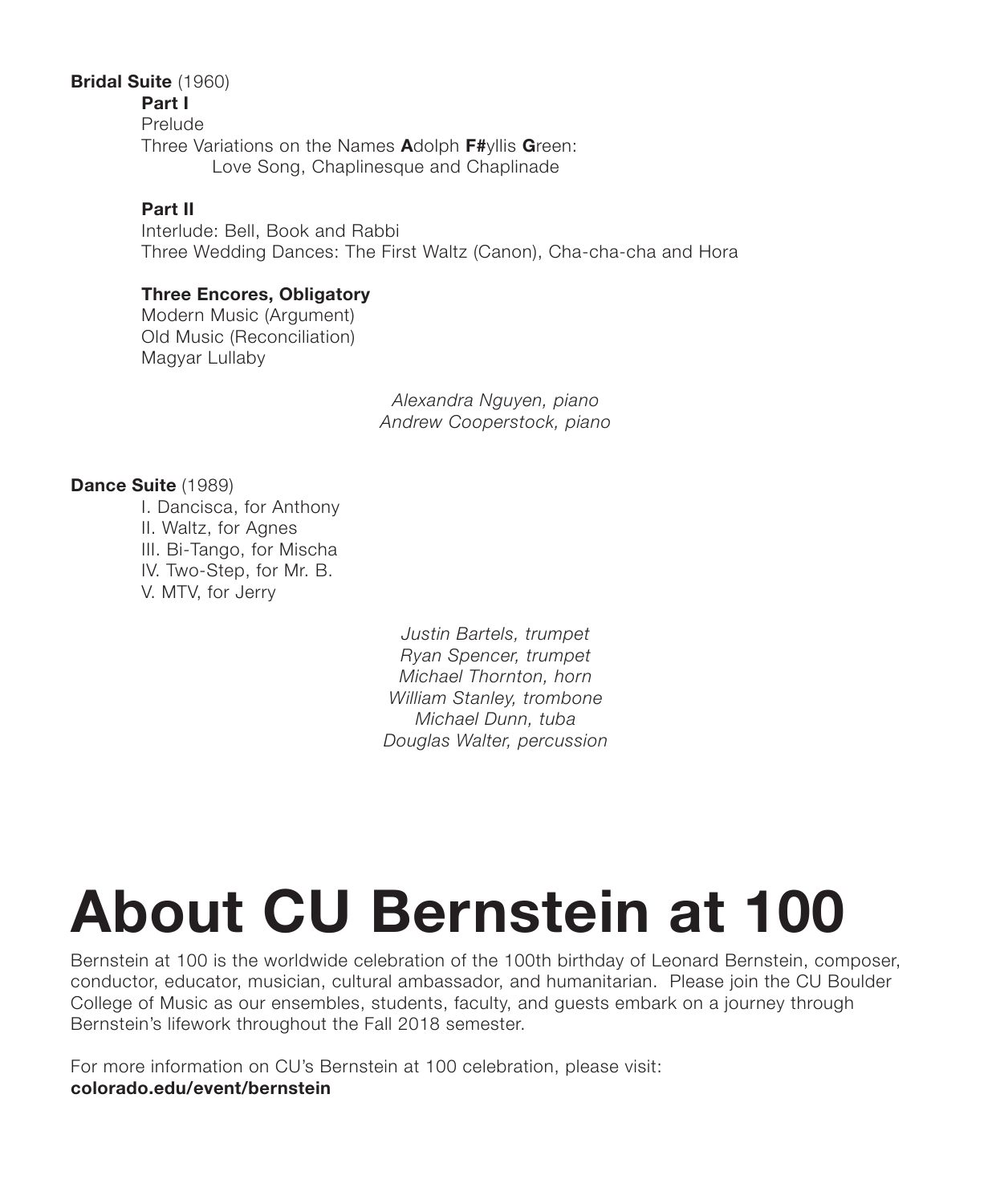# **Lyrics**

# **I Hate Music!**

Lyrics by Leonard Bernstein

## **"My Name is Barbara"**

My mother says that babies come in bottles;

but last week she said they grew on special baby-bushes.

I don't believe in the storks, either! They're all in the zoo, busy with their own babies!

And what's a baby-bush, anyway!? My name is Barbara.

## **"Jupiter Has Seven Moons"**

Jupiter has seven moons or is it nine? Saturn has a million, billion, trillion sixty-nine; And ev'ry one is a little sun, with six little moons of its own! But we have only one! Just think of all the fun we'd have if there were nine! Then we could be just nine times more romantic! Dogs would bay 'til they were frantic! we'd have nine tides in the Atlantic! The man in the moon would be gigantic! But we have only one! Only one!

#### **"I Hate Music!"**

I hate music, but I like to sing La, la, la, la, la, la, la! But that's not music! Not what I call music, no sir! Music is a lot of men with a lot of tails, Making lots of noise like a lot of females. Music is a lot of folks in a big dark hall, Where they really don't want to be at all. With a lot of chairs And a lot of heirs And a lot of furs and diamonds! Music is silly. I hate music, but I like to sing.

#### **"A Big Indian and A Little Indian"**

A big Indian and a little Indian were walking down the street. The little Indian was the son of the big Indian. But the big Indian was not the father of the little Indian. You see the riddle is: If the little Indian was the son of the big Indian, But the big Indian was not the father of the little Indian, Then who was he? I'll give you two measures… His mother!

## **"I'm a Person Too"**

I just found out today that I'm a person too, like you: I like balloons; lots of people like balloons: But ev'ryone says, "Isn't she cute? She likes balloons!" I'm a person too, like you! I like things that ev'ryone likes: I like soft things and movies and horses and warm things and red things: don't you? I have lots of thoughts; like what's behind the sky; and what's behind what's behind the sky: But ev'ryone says, "Isn't she sweet? She wants to know ev'rything!" Don't you? Of course I'm very young to be saying all these things in front of so many people like you; but I'm a person too! Though I'm only ten years old; I'm a person too, like you!

# **"So Pretty"**

Lyrics by Betty Comden and Adolph Green

We were learning in our school today All about a country far away Full of lovely temples painted gold, Modern cities, jungles ages old.

And the people are so pretty there, Shining smiles and shiny eyes and hair.

Then I had to ask my teacher why War was making all those people die.

They're so pretty, so pretty. Then my teacher said and took my hand,

"They must die for peace you understand." But they're so pretty, so pretty. I don't understand.

# **"Nothing More than This"**

Lyrics by Stephen Sondheim

Is it this, the meaning of my life, The sacred trust I treasure, Nothing more than this? All of my hope and pleasure, No more than this? The love I dreamed and cried for, Nothing more than this? All that I killed and died for, No more than this? That smile, that face, that halo around it, That youth, that charm, that grace, Behold I have found it, Nothing more than this, No more than this. What did you dream, Angel face with flaxen hair, Soul as dead as face was fair? Did you ever care? Yes, you cared for what these purses hold, You cared for gold, you cared for gold. Take it for my kiss, my bitter kiss, Since it was this you wanted, No more than this.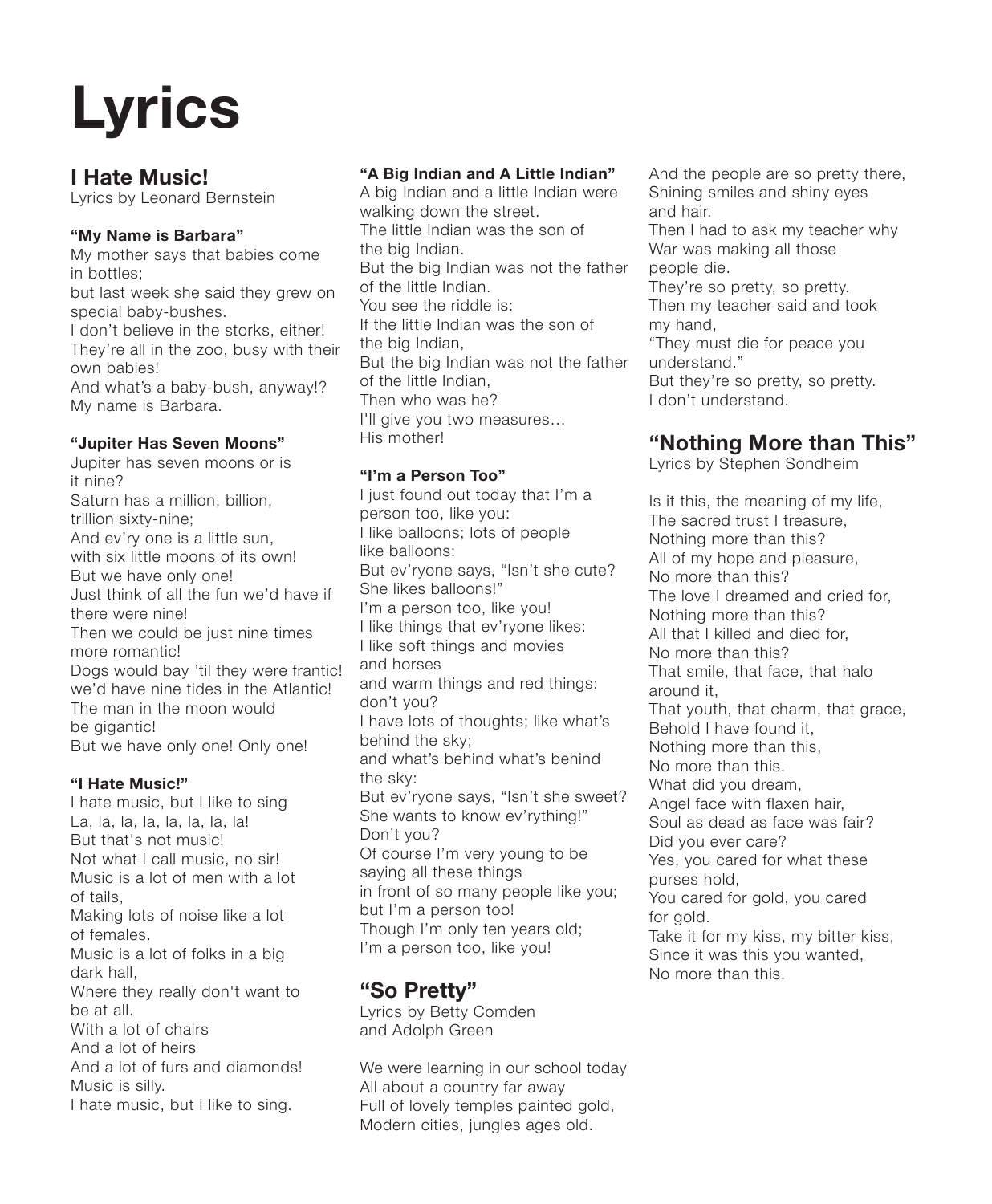# **"My House"**

Lyrics by Leonard Bernstein

Will you build me a house? A house that really will be mine. Then let me give you my design. A simple scheme of ... the house I dream of. Build my house of wood. Build my house of stone. Build my house of brick and mortar. Make the ceiling strong. Strong against the storm. Shelter when the days grow shorter. But build my house of love. And paint my house with trusting. And warm it with the warmth of your heart. Make a floor of faith. Make the walls of truth. Put a roof of peace above. Only build my house of love.

# **"Take Care of this House"**

Lyrics by Alan J. Lerner

Here in this shell of a house, this house that is struggling to be. Filling the hall, coming straight through the wall, is hope staring down at me. But there's nothing there you can see. Sadness will flow down a cheek, courage stands out like a tree. Joy, joy is as bright as a comet in flight. But hope isn't easy to see.

Take care of this house. Keep it from harm. If bandits break in, sound the alarm. Care for this house. Shine it by hand, and keep it so clean the glow can be seen all over the land.

Be careful at night. Check all the doors. If someone makes off with a dream, the dream will be yours. Take care of this house. Be always on call, for this house is the hope of us all.

Be careful at night. Check all the doors. If someone makes off with a dream, the dream will be yours. Take care of this house. Be always on call. Care for this house. It's the hope of us all.

# **"Glitter and Be Gay"**

Lyrics by Richard Wilbur

Glitter and be gay, That's the part I play; Here I am in Paris, France, Forced to bend my soul To a sordid role, Victimized by bitter, bitter circumstance. Alas for me! Had I remained Beside my lady mother, My virtue had remained unstained Until my maiden hand was gained By some Grand Duke or other. Ah, 'twas not to be; Harsh necessity Brought me to this gilded cage. Born to higher things, Here I droop my wings, Ah! Singing of a sorrow nothing can assuage. And yet of course I rather like to revel, Ha ha! I have no strong objection to champagne, Ha ha! My wardrobe is expensive as the devil, Ha ha! Perhaps it is ignoble to complain... Enough, enough Of being basely tearful! I'll show my noble stuff By being bright and cheerful! Ha ha ha ha! Ha! Pearls and ruby rings... Ah, how can worldly things Take the place of honor lost? Can they compensate For my fallen state, Purchased as they were at such an awful cost? Bracelets...lavalieres Can they dry my tears? Can they blind my eyes to shame? Can the brightest brooch Shield me from reproach? Can the purest diamond purify

my name? And yet of course these trinkets are endearing, Ha ha! I'm oh, so glad my sapphire is a star, Ha ha! I rather like a twenty-carat earring, Ha ha! If I'm not pure, at least my jewels are! Enough! Enough! I'll take their diamond necklace And show my noble stuff By being gay and reckless! Ha ha ha ha! Ha! Observe how bravely I conceal The dreadful, dreadful shame I feel. Ha ha ha!